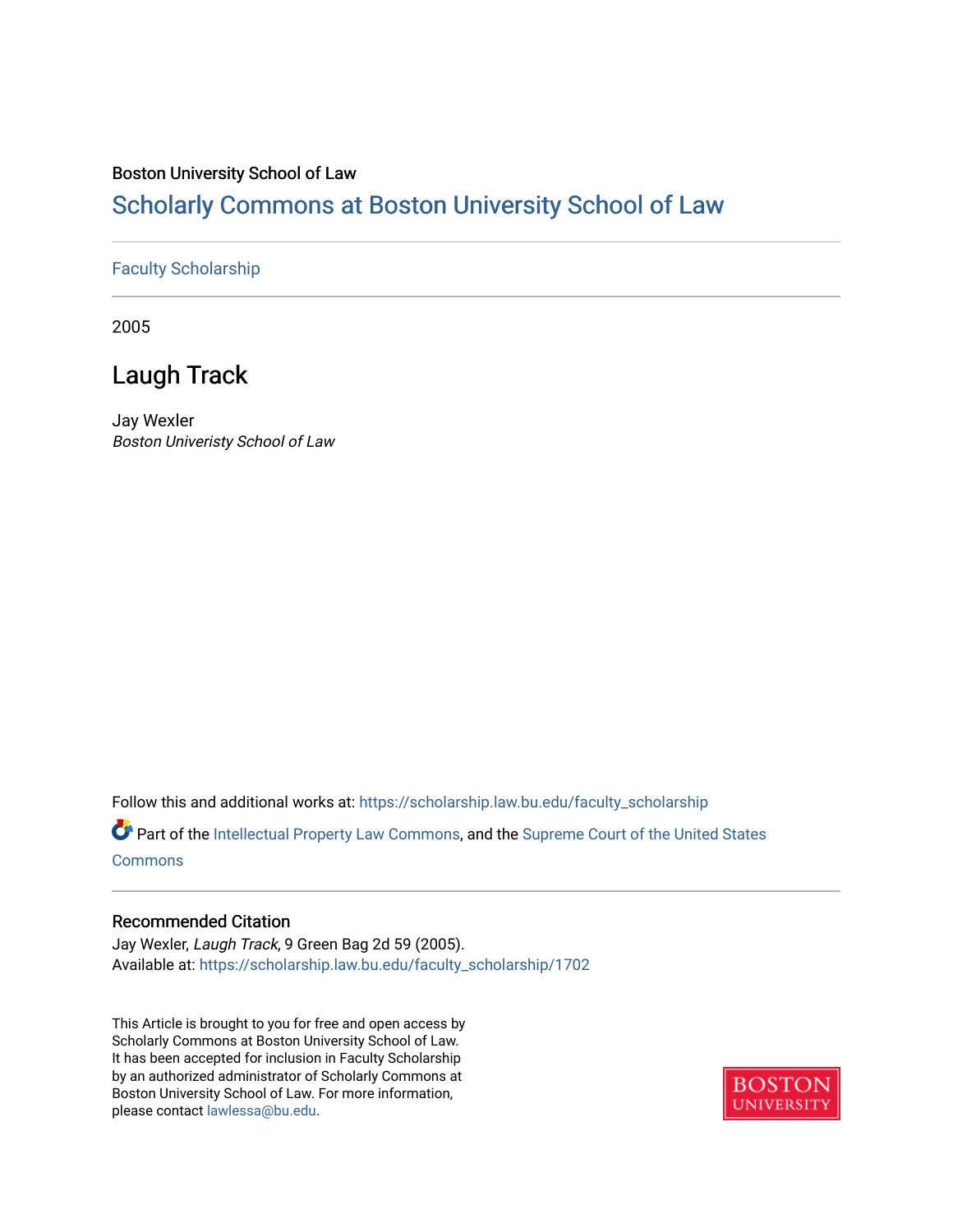

# **Laugh Track**

### *Jay D. Wexler*

THE SUPREME COURT MAY have its<br>
own police force, its own museum<br>
curator, and even its own basketball<br>
court, but unlike the courts of yore it has no own police force, its own museum curator, and even its own basketball court, but unlike the courts of yore it has no Jester. As a result, the responsibility of delivering humor within the hallowed halls of One First Street falls squarely on the backs of the nine Justices themselves. But which Justice provides the best comic entertainment for the court watchers, lawyers, and staff that make up the Court's audience on any given argument day? Surely many believe that Justice Scalia, with his acerbic wit and quick tongue, has provided the most laughs from the bench. Since Justice Thomas rarely speaks at all, he likely has not instigated much courtroom giggling. And of course, it is widely believed that Justice Ginsburg doesn't even laugh herself, much less make others laugh.<sup>1</sup> Until now, however, any discussion of the Justices' relative comic ability has remained in the realm

of anecdote, speculation, and rumor.

Fortunately, however, scholars of the Court now possess some hard data that can help us determine, in a more or less scientific fashion, the relative funniness of the Justices. Prior to the most recent term, transcripts of oral arguments held at the Court did not refer to the questioning Justice by name, instead merely identifying each Justice's inquiry or remarks by the word "Question." In the 2004–2005 term, however, for the first time, the Court Reporter started revealing the names of the speaking Justices. Because the Court Reporter also indicates, with the notation "(Laughter)," when the courtroom has reached a certain level of mirth, it is now possible to determine how many times during the term any particular Justice's comments induced a substantial amount of laughter.<sup>2</sup> It would seem, then, that we can now rank the Justices with regard to their respective comic talents.

*Jay Wexler is an associate professor of law at the Boston University School of Law.*

<sup>1</sup> The notion that Justice Ginsburg does not laugh is mistaken. As one of Justice Ginsburg's clerks during the OT '98 term, I can attest that she does, in fact, laugh. Maybe not often, perhaps not loudly or with great vigor and the wild waving of arms, but laugh she does.

<sup>2</sup> It will be suggested here, by skeptical readers, that the Court Reporter may be biased in favor of or against one Justice or another, thus rendering any reliance on his notations unreliable. This may or may not be true, but I will not pursue the point. I considered calling the Court Reporter and asking whether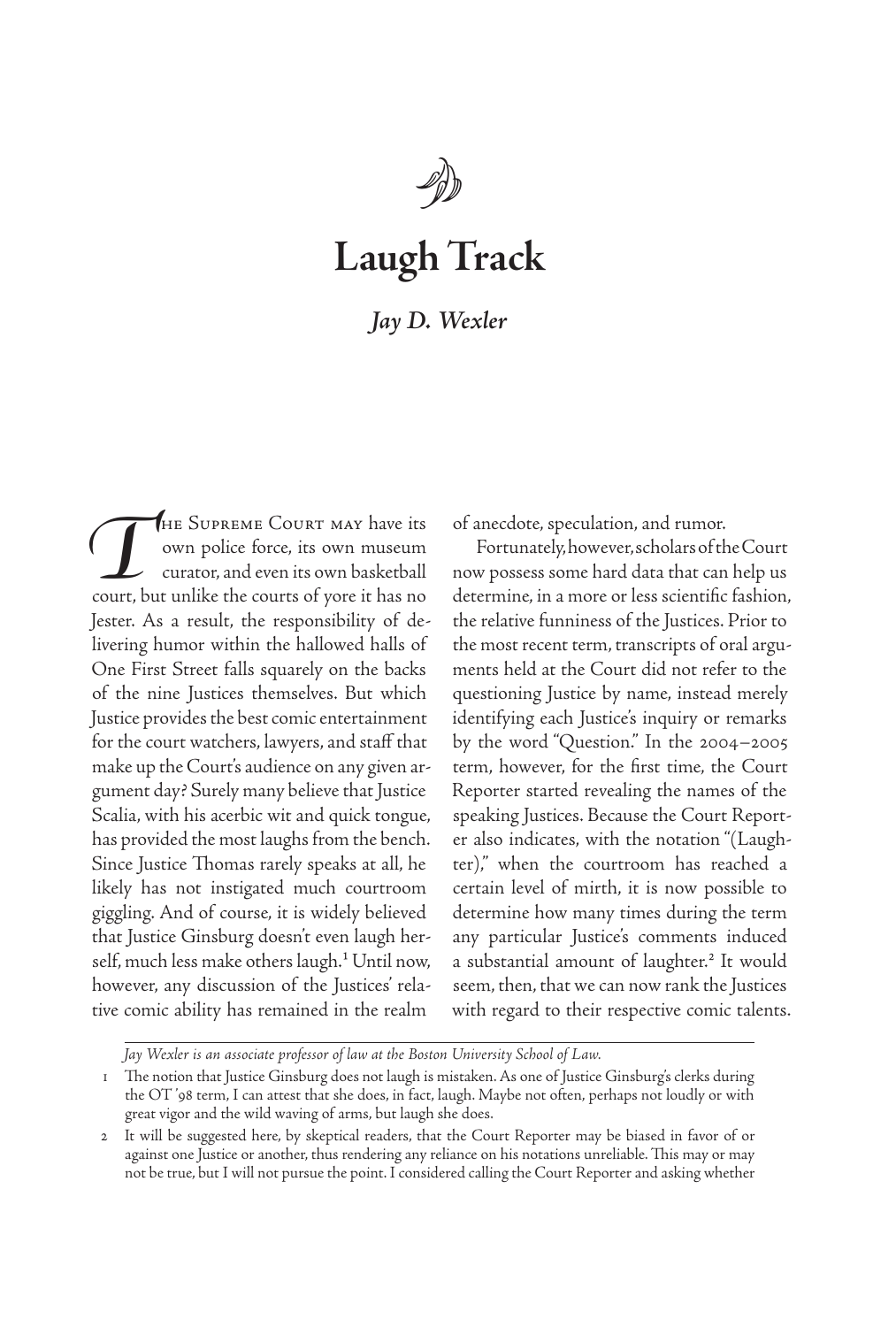#### *J a y D. We x l e r*

Taking advantage of this new development, I recently searched through the seventy-five oral argument transcripts from the 2004–2005 term that are available on the Supreme Court's official website and kept track of how many times each Justice invoked enough hoots and snickers from the audience that the Court Reporter felt the moment had risen to a state of "laughter." Of course, this methodology is far from perfect. For one thing, the Court Reporter does not distinguish between types of laughter, either in terms of duration or intensity; a quip that has resulted in a series of small chuckles, in other words, may count just as heavily in this methodology as a joke that brought down the house. Nor does the Court Reporter distinguish between the genuine laughter brought about by truly funny or clever humor and the anxious kind of laughter that

arises when one feels nervous or uncomfortable or just plain scared for the nation's future. Finally, the Court Reporter does not make any distinction between those in-

stances when the audience is laughing *with*  the Justice as opposed to *at* the Justice.3

Number of Laughing Episodes

 $\frac{12}{3}$  8 7

Keeping these caveats in mind, however, the methodology provides a solid starting point for evaluating the senses of humor of the nation's nine most powerful jurists. When it came to who got the most and least

laughs, the data revealed no surprises: As shown in Fig. 1, Justice Scalia won the competition by a landslide, instigating 77 laughing episodes, while Justice Thomas instigated zero laughing episodes, putting him all alone in last place among the Justices. Perhaps surprisingly, Justice Breyer accounted for far and away the second highest number of laughter episodes with 45. Justice Ginsburg managed to bring about four laughing episodes, falling only slightly behind Justice O'Connor's seven and Justice Stevens' eight. Justice Kennedy came in third with 21 laughter episodes invoked, slightly ahead of Justice Souter's 19 and Chief Justice Rehnquist's 12.

Of course, the total number of laughing episodes instigated by each Justice over the course of the term tells only part of the story, because not every Justice attends every oral argument. Thus, while the total number



may tell us which Justice provided the most overall laughs in any given term, it cannot precisely measure the perargument impact of the Justice's comic talents. To

fill out the picture, then, I have calculated each Justice's "Laughter Episodes Instigated Per Argument Average," or LEIPAA, which represents the total number of laughter episodes instigated over the term divided by the number of oral arguments attended over the course of the term. The results are shown in

he is in fact biased in favor of or against one Justice or another, but I mean, come on, what do you think he's going to say?

3 The methodology provides an incomplete picture in other ways as well. Performance in oral argument, for example, may not be representative of a Justice's ability to bring about laughs in other settings, such as in writing, on the telephone, at cocktail parties, or while playing squash. And, of course, one could easily dispute the presumed correlation between the amount of courtroom laughter invoked and the actual funniness of the Justice who invoked it. Many arguments could be raised in response to this presumed relationship, and you can probably imagine what some of them are, but I won't discuss them here.